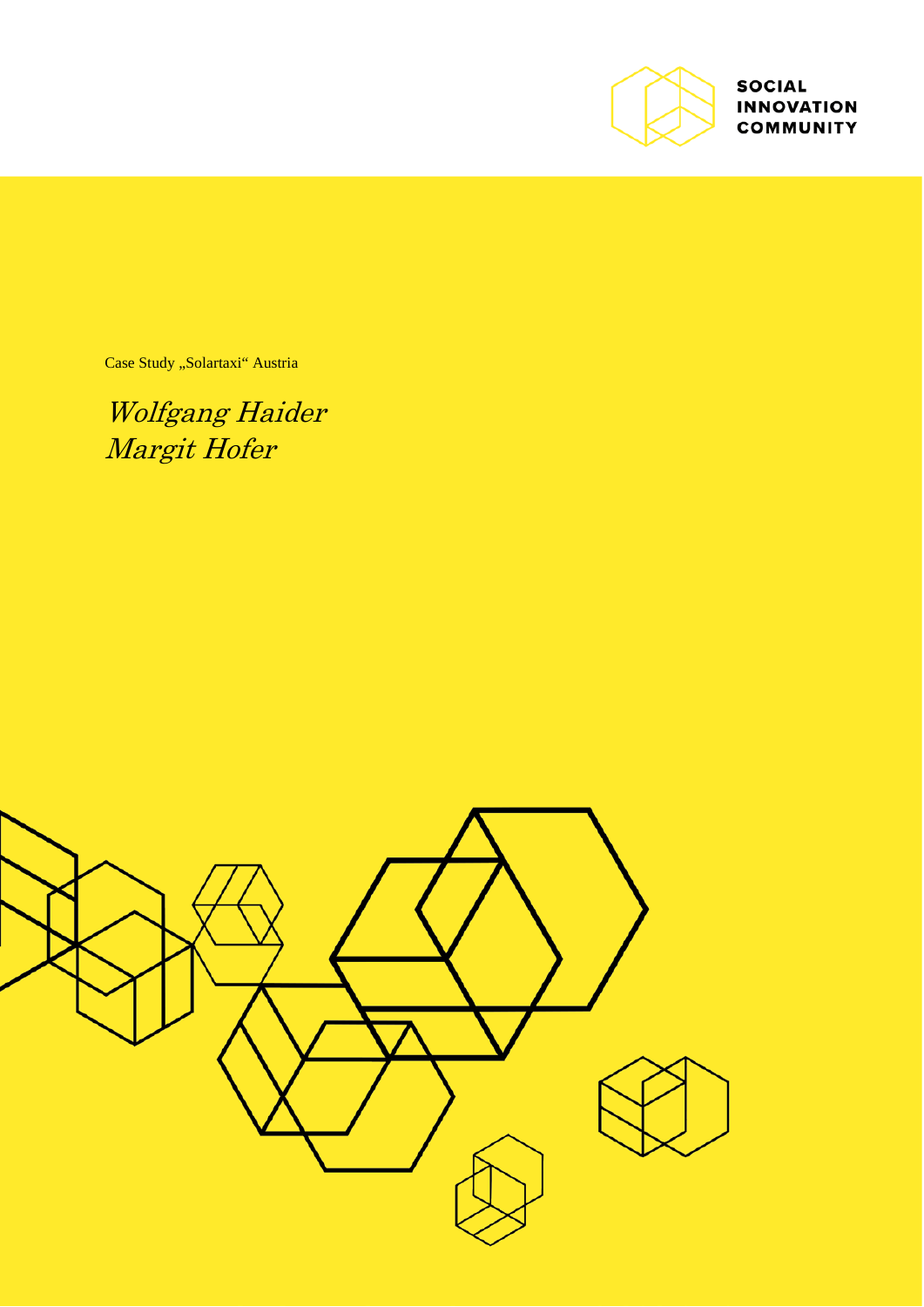

# **Case Study "Solartaxi"**

## **1. ABSTRACT**

The case describes the learning process in the establishment and upscaling of the Solartaxi Heidenreichstein. Austria's first e-taxi powered with electricity from solar power plants offers low-fare mobility services in a small Austrian municipality. For the price of 2 EUR or 2 Waldviertler (the region's complementary local currency which has been a success in promoting local business so far) passengers may ride anywhere within the municipality of this small village in Austria's economically, socially and infrastructure-wise weakest region. Thus affordable and sustainable mobility is offered to the not-so-well off and also the necessity to own more cars per household (this region also has the highest car per capita ownership in Austria due to its weak infrastructure) is lessened. The SI is well embedded into the region's solidary economy system and well connected with key stakeholders. However, getting to this point was not easy and project team had to undergo a steep learning process, especially in the initial phase of the implementation process.

Getting the interests of various stakeholders aligned to allow a flourishing development of the social innovation was challenging. In particular, harmonization of various political interests and overcoming of reservations against the project is a long-lasting and still ongoing process. Social workers from local church institutions and project managers from Solarmobil Austria saw the need for such a service, which is offered in many other small municipalities in Austria with regular combustion-engine cars/small buses. The idea had been around for a while; however the role of the initiators (some of the region's older and trusted social activists, e. g. Karl Immervoll, a well-known theologian and local activist) was of big importance for this region. The region's poverty and lack in infrastructure on the one hand and its long history of local business initiatives with a strong social and environmental focus on the other was a clear success factor for the SI initiation.

## **2. DESCRIPTION OF THE CASE**

### **THE CONTEXT**

The Solartaxi is Austria's first e-taxi powered with electricity from solar power plants offers low-fare mobility services in a small Austrian municipality. For the price of 2 EUR or 2 "Waldviertler" (the regions complementary local currency which has been a success in promoting local business so far) passengers may ride anywhere within the municipality of this small village in Austria's economically, socially and infrastructure-wise weakest region. Thus affordable and sustainable mobility is offered to the not-so-well off and also the necessity to own more cars per household (this region also has the highest car per capita ownership in Austria due to its weak infrastructure) is lessened.

Furthermore, a big problem of this region is the high rate of emigration. Due to the poor labour market conditions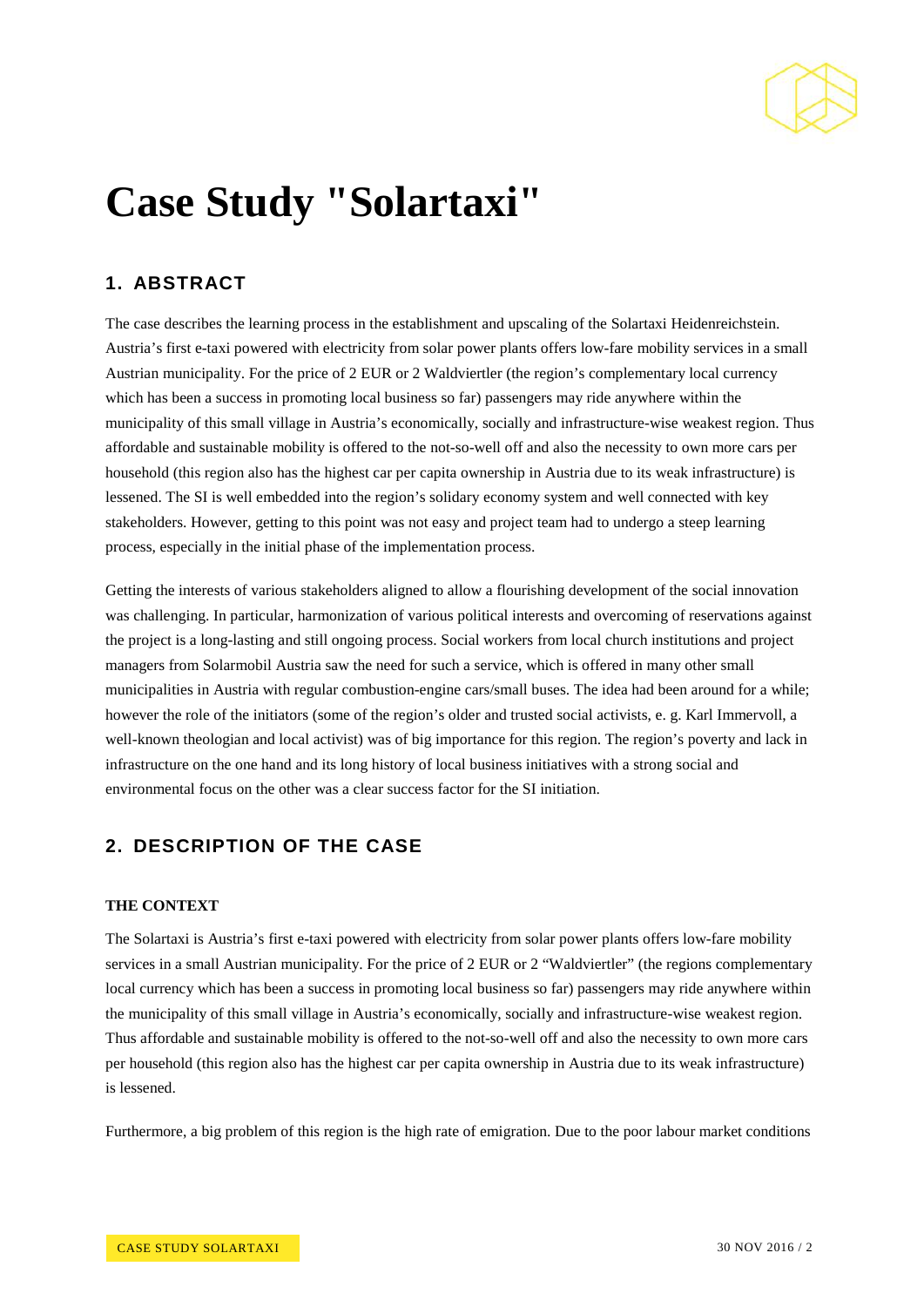

a lot of young people are moving away to the capital region of Vienna or other cities in the state of lower Austria were they expect better job opportunities. For example in the last three decades the municipality of the project has lost 1.500 of its inhabitants since its peak in 1973. Currently the town has just about 4000 inhabitants. Of these inhabitants more than 50% are 50 years or older which is well above the general age structure in Austria. At the same time the area of the municipality has almost doubled to 58,44 km². Commercial and industrial areas are at the outskirts of the city as are some neighborhoods which therefore are poorly connected to the city center and almost unreachable by public transportation. The lack of population density in the area (many people live in remote and very small neighbourhoods) makes any type of mobility/transport costly, which is why public transport in the region has been cut back or even cut off completely.

The SI is well embedded into the region's solidary economy system and well connected with key stakeholders. An important part of the solidary economy system in the region is the aforementioned "Waldviertler" (named after the region). This local currency was founded as a measure to combat capital flight from the economically weak northeast region of Austria and to revive economic cycles within this region. So far the currency has had considerable impact and is one of the most prominent examples of local currencies in German-speaking countries. As of Autumn 2016 206 businesses and cooperatives accept the "Waldviertler" as valid paying method. This shows that the social innovation was implemented in a context where some experiences with alternative modes of value creation exists. A small but very active scene of social innovators - such as the Waldviertler's Co-founder Karl Immervoll who is also involved in the Solartaxi – prepared the groundwork for the implementation of the case study in a region that faces multiple economic, social and political challenges.

The idea of a Solartaxi idea had been around in the region for some time, however a number of municipalities did not dare to experiment with the idea, not even Großschönau municipality, otherwise renowned as one of the leading sustainable energy municipalities in Austria. Most regions lacked the political/economic/social infrastructure. Heidenreichstein municipality adopted the SI as it is the epicentre of the regional alternative currency (the Waldviertler) and local business is always interested in solutions keeping money flows in the region. A big obstacle on the way to the successful implementation of the SI was the absence of political support from the governing parties. However, the strong network of socially innovative businesses with political and wider civil society contacts to other, made the implementation finally possible.

#### **THE CASE**

The concept of the Solartaxi Heidenreichstein is a non-profit taxi service offering sustainable e-mobility services (a taxi powered with mostly solar and a bit of wind energy) to citizens in Austria's least developed region. It has the organizational from of a club and only members of the club can use the services of the two taxis, which are operated by part-time working professional drivers.Members of the club can simply call the drivers during operating hours and are then picked up and transported to a destination inside the borders of the community of Heidenreichstein. The membership is required due to legal reasons. In the course of the year 2016 the project team managed to secure various forms of funding (e.g. by aforementioned businesses or through the collection of a membership fee) that in the future will supplement and substitute parts of the public funding (e.g. though the state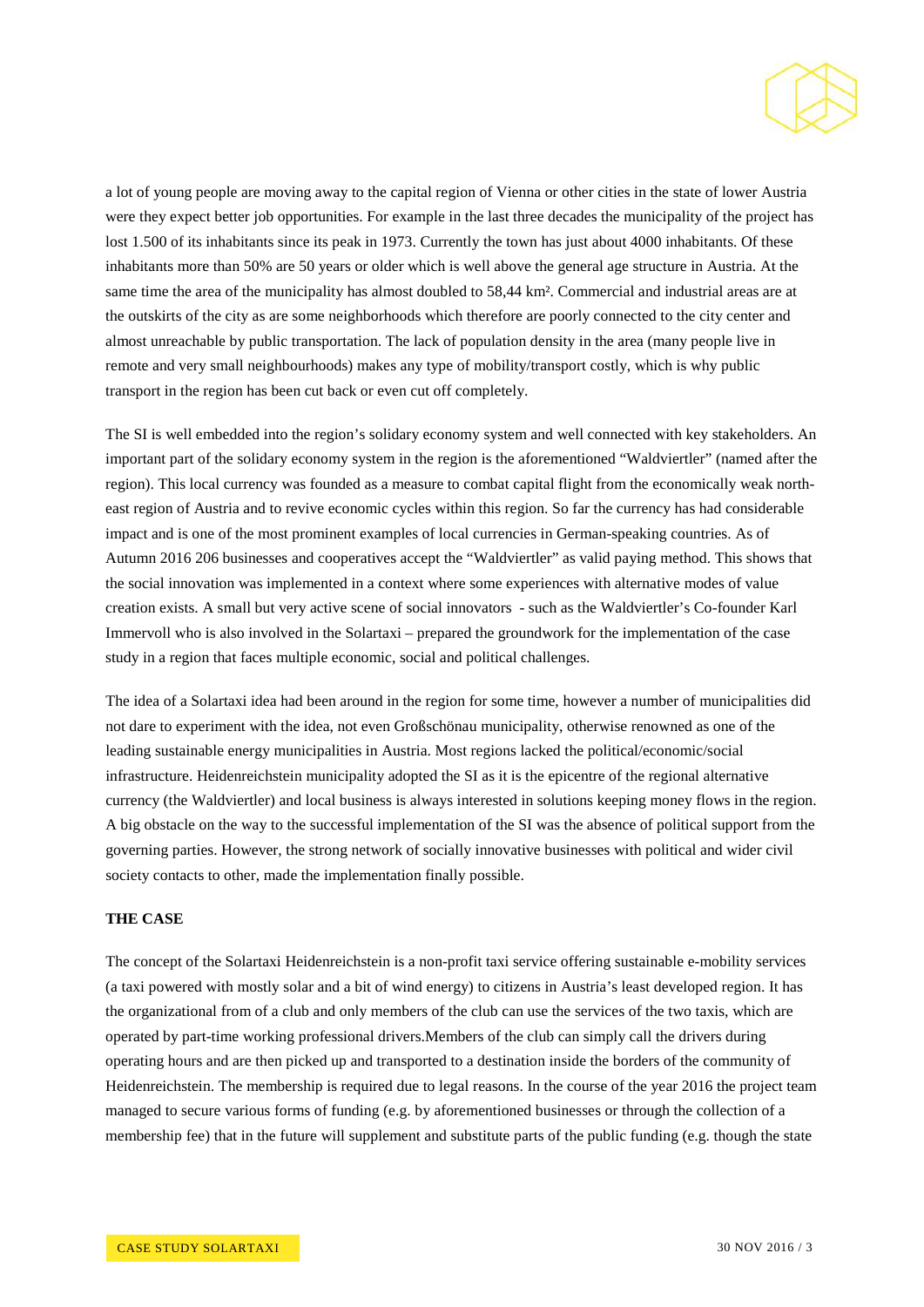

of Lower Austria) on which the project relies.

This affordable mobility service helps town centers to be revived again. Local businesses nowadays heavily support the service, but were skeptical at the beginning. However, in the first phase of the project implementation the local businesses saw that this service of affordable mobility brings people and thus customers back into town centers again. The region is otherwise known for its lack of infrastructure and its residents spread across the region to smallest residential zones, thus dependent on a car in order to participate in economic or social life. As mentioned before the region has Austria's highest rate of car ownership which is especially striking because it is one of the – relatively speaking – poorest regions as well. Other options like public transportation are either hardly available or comparatively expensive. At the same time the SI is tackling the issue of the environmentally problematic over usage of privately owned cars by offering a sustainable form of transportation to the inhabitants of Heidenreichstein.

Furthermore, affordable eco-friendly mobility offers many opportunities for social contact and exchange. This provides the opportunity for social inclusion for those who are otherwise excluded from social life for not being able to afford an own car. Especially because of the already described demographic structure of the region – over 50% of the population is over 50 years old – this social inclusion is a very important factor. According to Karl Immervoll, co-founder and key innovator during the implementation of the project, elderly people are one of the main user groups of the Solartaxi. He described cases of elderly people who were not able to go to the town center anymore because of a lack of public transportation and social connections now use the Solartaxi to go to the city center and do their shopping or go out for lunch together with other people. In this way the Solartaxi at the same time fosters social participation and supports local business like restaurants or the small grocery stores that are predominantly preferred by elderly people and add to a town's attractiveness. This way the Solartaxi offers a product that does not only substitute or supplement other services, such as the costly delivery of food to elderly people living remotely, but at the same time creates new possibilities for local business. Besides the usage of elderly people the taxi is also of interest to younger members of society. In the course of its implementation the Solartaxi was used increasingly by children and young people kids to meet up with their friends, be driven home from school if they live far off or get transport to various social activities like the practice of the local football club. This, at the same time, opens up possibilities for e.g. the mothers of children who in the countryside generally spend considerable amounts of time chauffeuring their children to these events. In some cases this even enabled mothers to take up job offers they had to refuse before.

In sum, the Solartaxi provides three kinds of resolutions to specific problems that exist in the region: Firstly, on a **social level** the SI enables that people who for either financial reasons or for other reasons such as age or disabilities are not very well embedded in the social network of the region and have no easy access to transport can easily and effectively be re-included into society. This does not only happen through the possibility of meeting friends in restaurants or doing shopping tours together. On a more basic level, for some people the regular interaction with the taxi-drivers is already a step towards breaking out of social isolation which is in fact a harsh reality for many, especially elderly, people in remote neighbourhoods of the region. To summarize it is to say that the Solartaxi is used by all demographic groups of the community but has a special focus on people who are in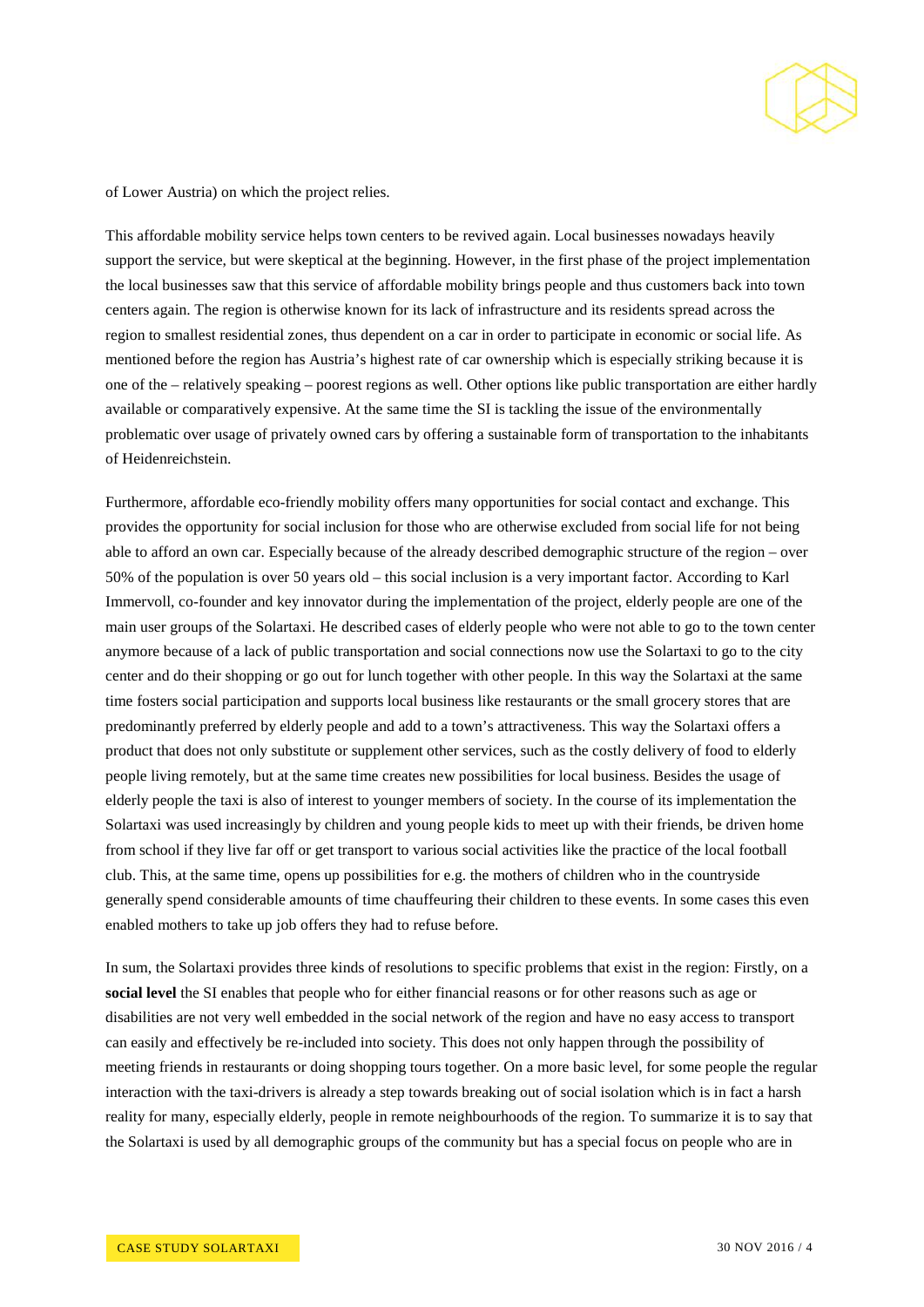

danger of social exclusion through a lack of mobility (e.g. elderly people or people with disabilities). Secondly, on an **environmental level** the dependency on car ownership is weakened, which contributes to a better ecological balance and less CO2 emission. Thirdly, on a **technological level** the two solar-powered electrical cars are hightech vehicles that operate in a very resource- efficient way in a region were the network of non-fossil transportation methods is almost inexistent – and indirectly advertise the possibility of sustainable mobility.

One of the most important actors in the implementation process of the project was Karl Immervoll, a local social activist and innovator, who already gathered a lot of experience in other social innovation projects in the region. Through his network and contacts the idea – originally brought up by Mr. Ernst Kieninger, the president of the Austrian Film-Archive – was brought out and developed in close cooperation with the population of the region. Other important actors were the municipality of Heidenreichstein, local businesses, regional political players and also the local taxi-driver companies. While Mr. Immervoll and his team struggled to get local business on board in the beginning the real challenge was to get the political support to proceed with the project. Another critical issue was the relationship of the Solartaxi to the local taxi businesses who were initially very skeptical about the project because they had fears that their business revenues would decline. Only in a long lasting process was the project able to overcome these barriers and to ensure the successful implementation of the social innovation. These processes were not least also learning processes, which will be described in the next chapter.

## **3. DESCRIPTION OF THE LEARNING PROCESS**

The learning process during the implementation of the social innovation was a multidimensional one. A key requirement to understand the specific learning processes in innovative projects is to know about the history and personal experience of the key players in the innovation. For this case the key innovator was Karl Immervoll who was the driving force behind the efforts to establish the Solartaxi in Heidenreichstein. As an experienced activist and innovator in the region, he already had a considerable amount of knowledge about the phasing of a SI project and on the ways social innovations work and how they can be made popular, accepted, used and mainstreamed.

One of his most important maxims is never to start an initiative where the needs of the population are unclear and the benefits uncertain. As a first step in the learning process he confronts the people of the project region with his ideas or even gets his ideas for innovations just by talking to ordinary people. Through this first step he makes sure that the planned innovation fits the needs of the population and does not artificially create an innovation where there is none needed or where other problems are more pertinent. So in the first steps the following questions are asked:

- **01** Where do citizens perceive deficits?
- **02** How are these deficits changeable?
- **03** What are the skills/products needed to change the situation?

These are three guiding questions that do not only operate on an individual but also on a structural level and therefore are a suitable approach for all kinds of social innovations working on different levels. In the case of the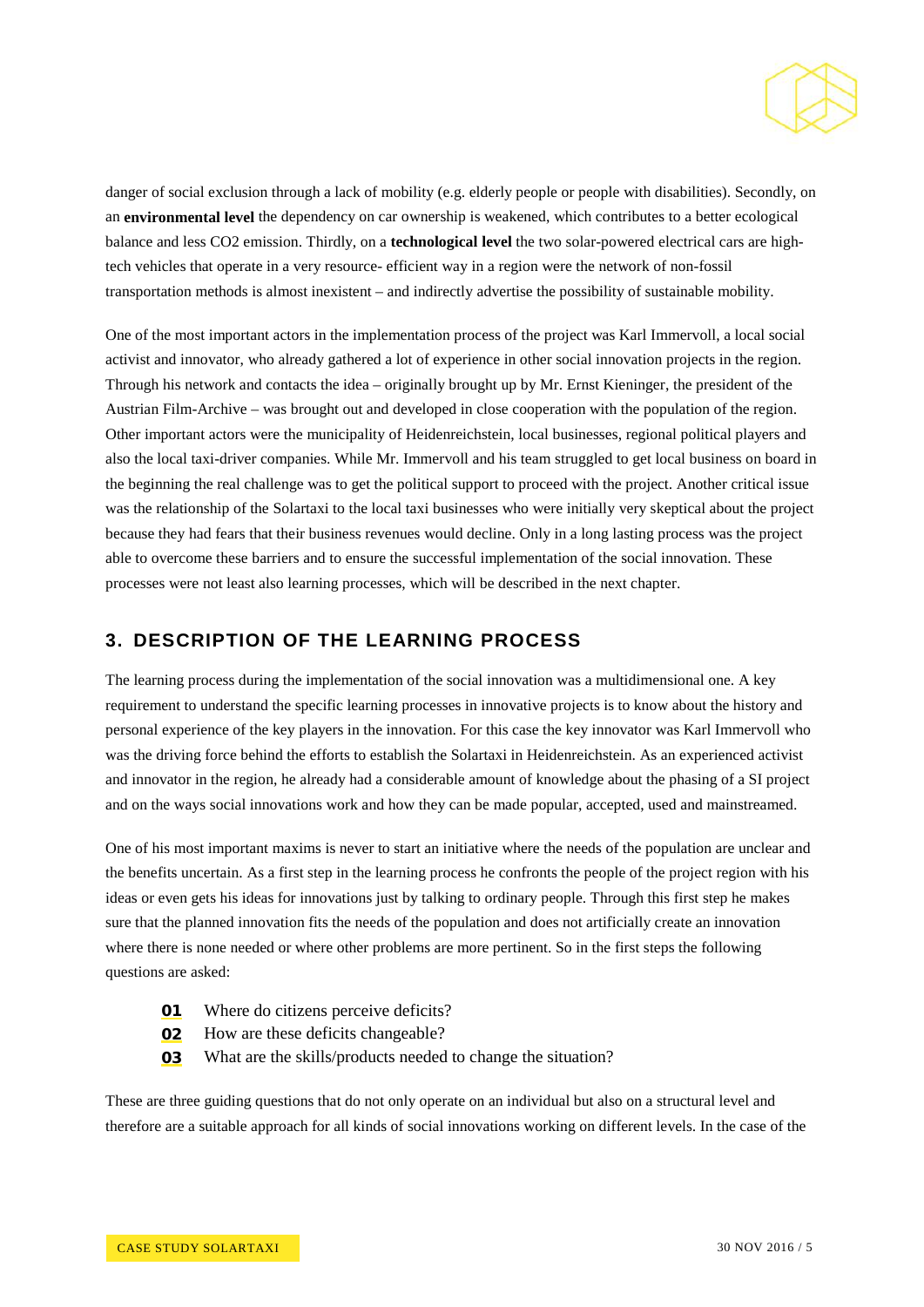

Solartaxi the idea was born beforehand and then Mr. Immervoll approached the citizens through various channels and explored their opinion on it, if it would make sense to them and if they would use it. He used surveys, newspaper announcements and presence in local market places to present the idea and to learn about the specific needs of the people. When it became clear that there was a need for an innovation like the Solartaxi and that people thought of it as an useful mobility supplement he began with the more concrete acquisition of support on political, financial and personnel level.

Especially getting the support of the political players in the region or rather in the county government was rather difficult. Due to the political power relations in Lower Austria – the Conservative party has been governing without interruption since 1945 and in Austria'a federal structure is a weighty actor on the national level as well – it is not easy to get something innovative and useful going if you are not a member of this particular party. The support that Mr. Immervoll received was mainly from the opposition parties, the Social Democratic and the Green party, which are not well able to contribute funds and do not have substantial influence in the allocation of municipal or country budgets. Therefore it was hard to get the project going because initial start-up funding was needed to e.g. buy the cars and install the garage for the cars. This problem was one that Mr. Immervoll had encountered in previous projects and already had learnt that a wide-spread network of people working in different kind of areas and with different political backgrounds is needed to overcome these barriers. Activating his widely spread network – he was able to overcome the hurdles and to get the project going.

A similar kind of problem was the conflict of interest with local taxi-driver companies. These companies were skeptical about the project because of the possible loss of customers and it took the project innovators quite some time to make sure that the clients of the project customers would not withdraw business from taxis. At this point it became necessary for Mr. Immervoll to get acquainted with the particularities of the Austrian law for transporting people. Mr. Immervoll described this as a mere task of "knowledge acquisition" where he only needed to collect knowledge that was available through either documents or conversations with knowledgeable persons from his network

A next step in the implementation of the project, and actually an ongoing and continuous process is the one of "knowledge distribution". As Mr. Immervoll already has a lot of experience with SI´s he is eager to accompany and counsel his fellow innovators on the various relevant topics during the implementation of an innovation. He described regular meetings among the project's initiators where they discussed upcoming challenges and how they could handle them. While he clearly was the most experienced activist on the project he made a point of not putting himself in a hierarchically superior position but rather tried to openly share his knowledge and herby enable collective learning processes. Meanwhile, the Solartaxis have been handed over to a newly formed association, of which Mr. Immervoll is no longer part. So in this project, as in many others that he initiated and managed for a crucial amount of time, he basically acted as a fixed-term initiator and promoter and prepared his co-workers from day one on to take over the project. So it is clear that in the course of the project implementation manifold learning processes took place. Sometimes Mr. Immervoll was at the center of the distribution of knowledge; sometimes he learnt something new for himself.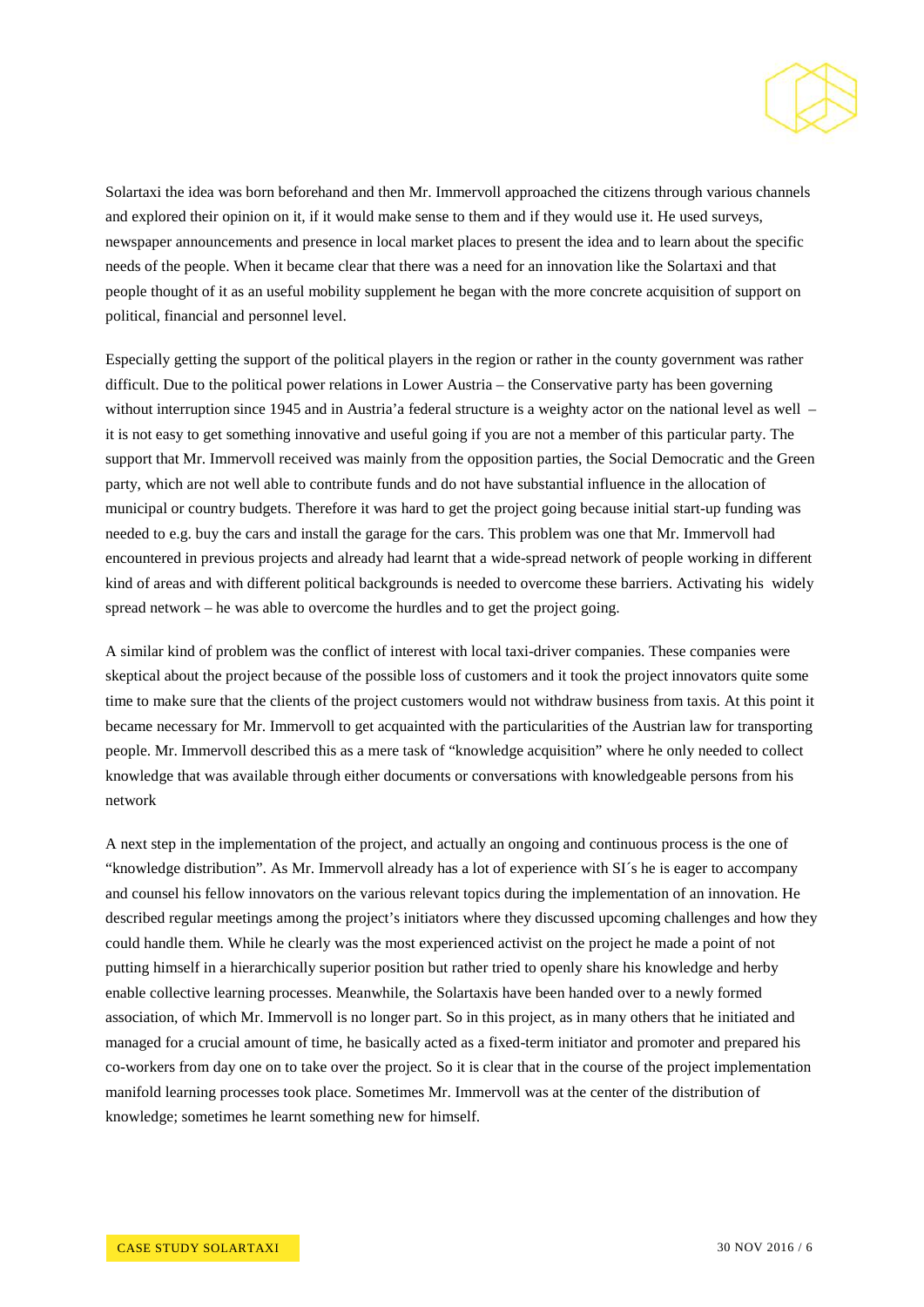

However, he describes the personal level as very important. With his background as social worker he is eager to approach people on an equal level and to give them the possibility to develop their abilities. This was also an important component in the selection of the taxi drivers. Very soon it became clear that they would have to be more than just drivers and would also have the opportunity to act in the capacity of some kind of low-threshold social workers (not unlike the traditional extra roles of grocers or postmen and –women in the country in times of less lean and cost-driven infrastructures). This was a very important learning processes for the drivers because their job actually was more than just driving and included the function of a "contact person" who was here for the customers – often socially isolated people – to talk to about everyday topics. Hence, drivers build up a kind of familiar relationship with their regular passengers and sometimes are also confronted with unknown situations or problems that go beyond the usual role of taxi drivers. To fulfill this role, it is of special importance that somebody supports them on this role learning process who has experience with social work, coaching or a similar field. Mr. Immervoll refers to this learning process as a "personal development" that is occurring in social innovations and that can be very beneficial for the people who work in this specific SI. He considers his work to be crucially connected to the abilities of the persons that are working on it and wants to foster and enable the development of these personal abilities.

Summing up, different types of learning process occurred during (and before) the project implantation that were crucial to the success of the project. These learning processes are mediated through different forms of knowledge acquisition and distribution, from identifying local needs through researching new subjects such as legal matters to developing enriched and innovative service roles and competencies) and are fundamentally connected to both personal and regional development. In the next chapter these different kind of learning processes will be embedded in a theoretical context and discussed from a scientific point of view.

## **4. DISCUSSION**

In most cases learning can be related to several learning theories and paradigms due to the manifold aspects in individual and collective learning scenarios.

This applies also to the Solar Taxi innovation case. What is described as pure 'knowledge acquisition'(legal aspects of Austrian transport) obviously could be settled with the classical cognitive learning paradigm. Cognitivism is a learning theory according to which mental processes mediate learning and learning entails the construction or reshaping of mental schemata. Simplified cognitive learning considers how information is processed in the mind including how people perceive, think, remember, learn, solve problems, and direct their attention to one stimulus rather than another (Ertmer and Newby 1993). Still, learners do bring some preknowledge with them, especially in the case of the main innovator, Mr. Immervoll. Thus, the learning that originally could be regarded as 'pure knowledge acquisition' could be viewed as well through a constructivist approach that posits that learning is an active, constructive process. The learner actively constructs or creates his/her own subjective representations of objective reality. New information is linked to prior knowledge, thus mental representations are inevitably contextualised and specific (cf. Cooper, 1993, Piaget 2013, Vygotsky 1980).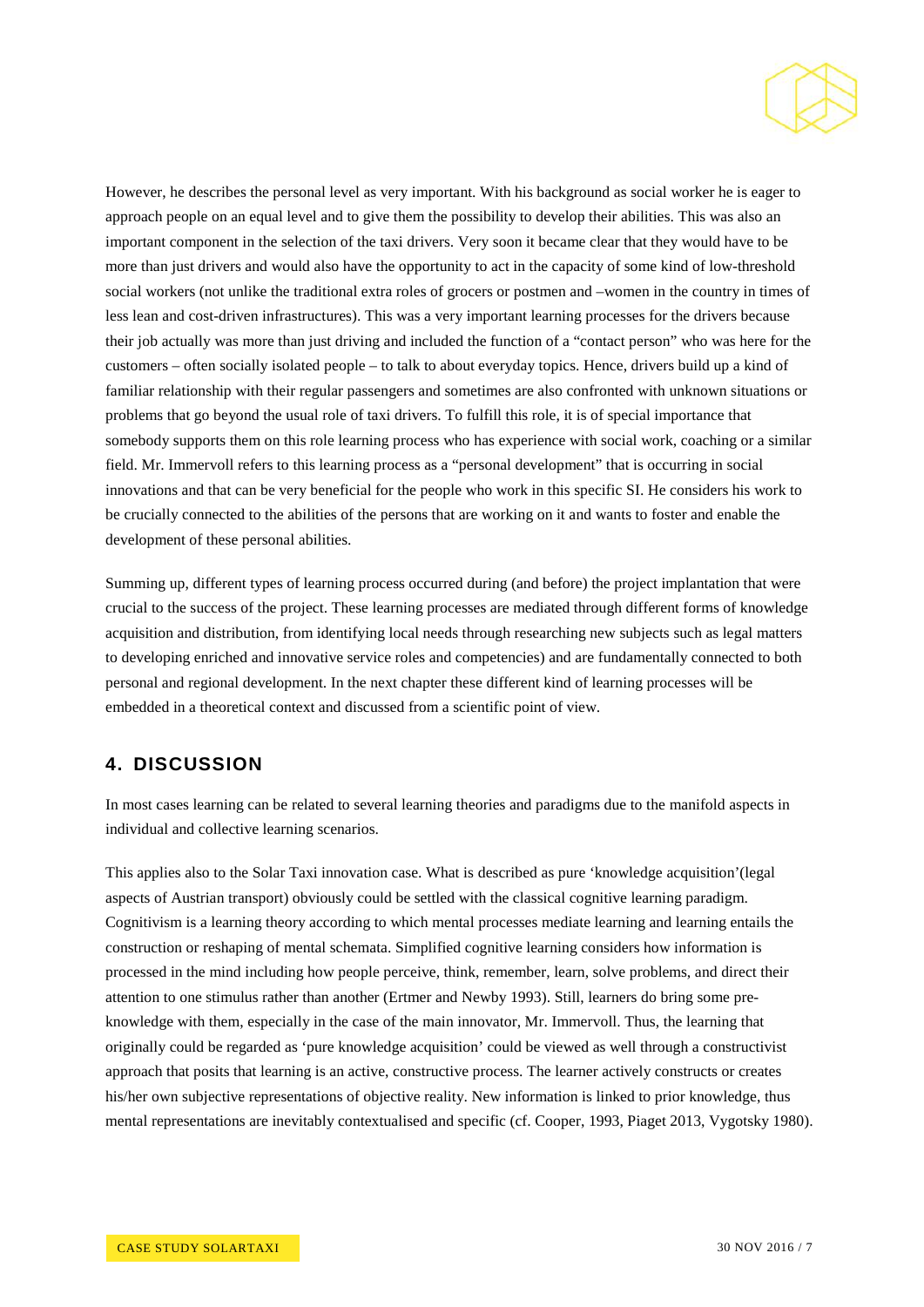

However, learning in social innovation generally goes beyond individual learning. The project and its key promotor deliberately paid close attention to 'knowledge distribution'. This brings one further aspect to mind: learning that takes place in a specific group of people that share the same interests or have common problems to solve is addressed by the concept of "communities of practice".

As for the first view, the pedagogical theory of Community of Practice (CoP) developed by Jean Lave and Etienne Wenger in 1991 fits well for the described case. Wenger (1991) summarizes Communities of Practice (CoP) as "groups of people who share a concern or a passion for something they do and learn how to do it better as they interact regularly." Learning is not necessarily intentional, but three major components are required. Firstly, the domain that is a common topic or interest that is shared and committed to. Secondly a community, meaning a group of people that interact and engage in shared activities, help each other, and share information with each other. And finally a practice that develops over time in which the members develop a shared repertoire of resources, helpful tools, experiences, stories, ways of handling typical problems, etc.

The Solar Taxi case suggests that some sort of social learning occurred within this CoP and beyond. Social learning requires a group of people, or a community that learn from one another, via observation, imitation, and modelling. This social learning theory by Bandura (1977) is often referred to as a bridge between behaviourist and cognitive learning theories because it encompasses attention, memory, and motivation. *"Most human behavior is learned observationally through modeling: from observing others, one forms an idea of how new behaviors are performed, and on later occasions this coded information serves as a guide for action."* (Bandura 1977). Social learning theory explains human behaviour in terms of continuous reciprocal interaction between cognitive, behavioural, and environmental influences. In his role as leading innovator and former social worker, we may conclude that Mr. Immervoll, deliberately sharing his skills and experiences, also acts as role model for the other innovation team members, especially due to the high efforts to engage different stakeholders.

Finally, the practical experiences of the drivers are explicitly mentioned in the case that leads to further learning and personal development.

On a theoretical approach, the situated learning theory by Jean Lave (1988) is one model o[f learning](https://en.wikipedia.org/wiki/Learning) in a CoP that can serve well to this individual learning process. Lave argues that learning is situated. It is embedded within activity, context and culture and is usually unintentional rather than deliberate.

At its simplest, situated learning takes place in the same context in which it is applied. Lave and Wenger (1991)argue that learning should not be viewed as simply the transmission of abstract and decontextualized knowledge from one individual to another, but as a social process in which knowledge is co-constructed; they suggest that such learning is situated in a specific context and embedded within a particular social and physical environment. In the case of the solar taxi drivers, a 'social learning' takes place in the taxis by the interaction with their customers that require high social competences. The collaboration and advice of other social workers is explicitly emphasised as a way to foster this individual social learning and development.

Within this CoP of the Solar taxis, the taxi drivers ideally will develop further in their social competences. They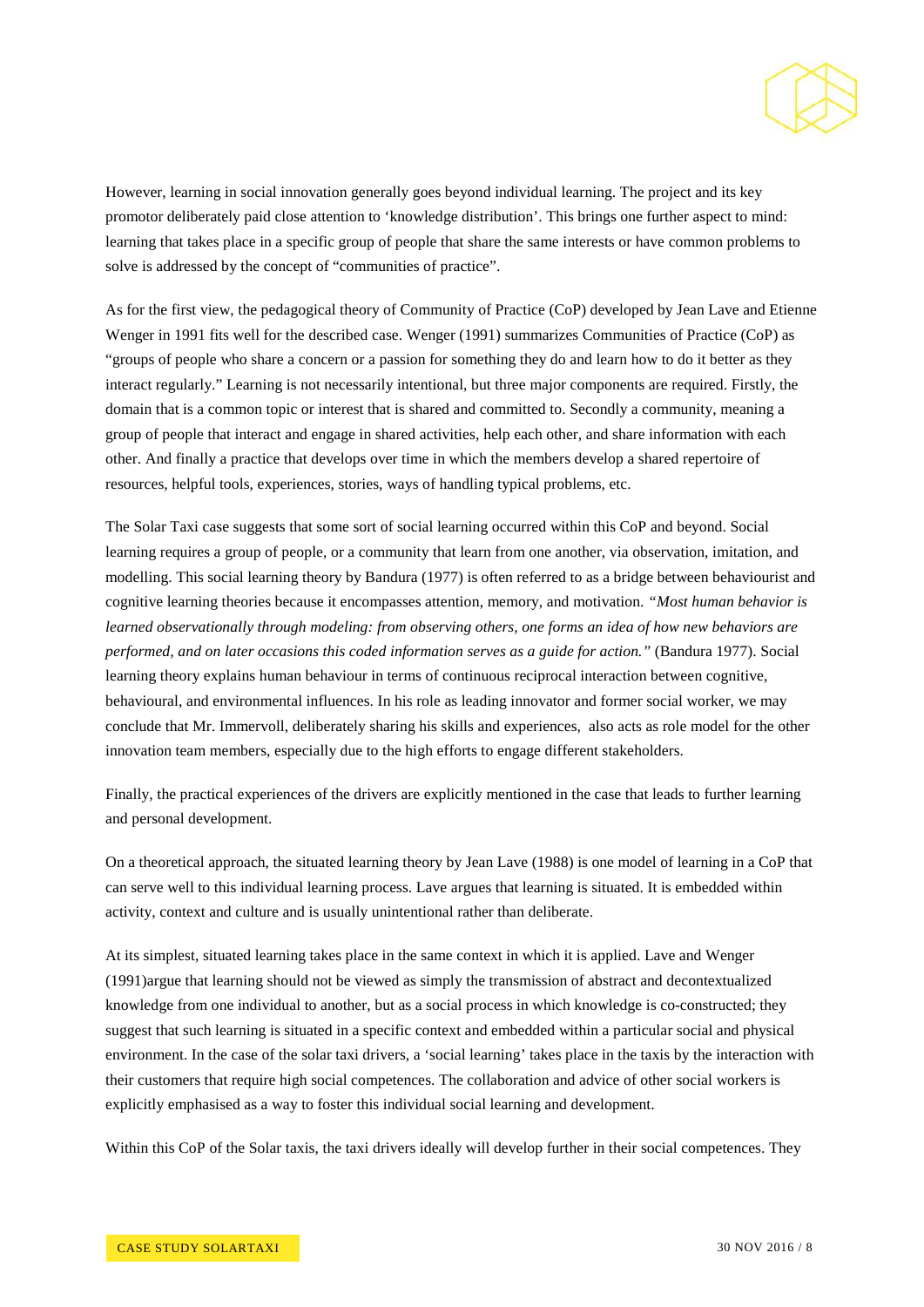

may, over time, play an increasingly important role in this community of practice through development of their user-facing role as representatives of the project and its socially innovative and inclusive aims beyond transportation,. As outlined in the case description, this was also the intension of Mr. Immervoll: to empower the taxi drivers and the other stakeholders to engage and commit resulting in competently acting within the social culture of the Solar taxi project and its wider aims as a focus of social innovation a region that both needs it and develops the capacities for it.